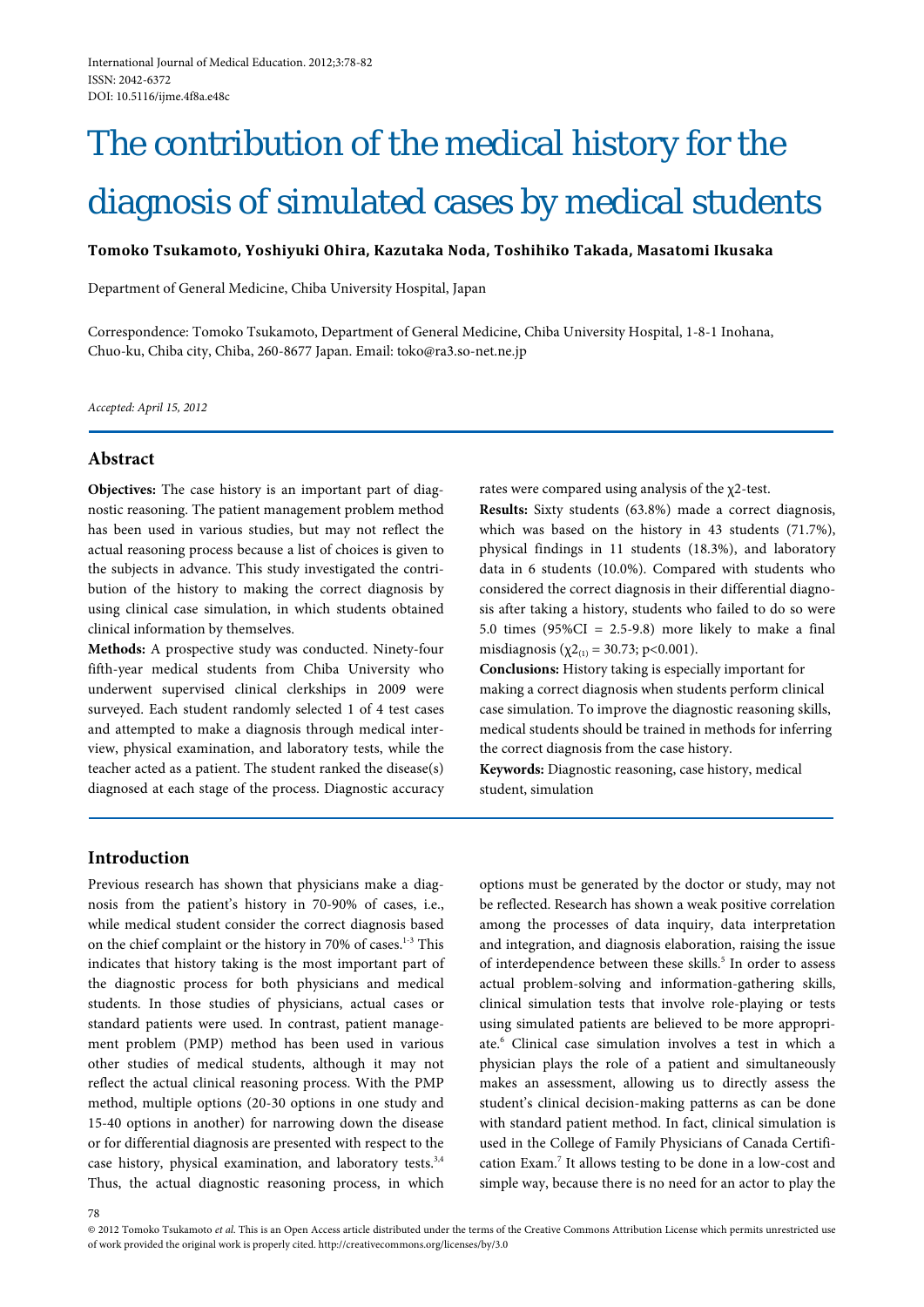role of the patient, a separate observer to assess performance, or video recording of the process.

However, there have been no investigations in which the diagnostic process of medical students (history taking, physical examination, and laboratory tests) was analyzed by clinical case simulation. Accordingly we undertook the present study to elucidate the following: (1) which information from the history, physical findings, and laboratory data led to a diagnosis, (2) the difference of the diagnostic accuracy rate between students who considered the correct diagnosis after taking the history or performing physical examination and those who failed to do so, and (3) to what extent the possibility of misdiagnosis increases when students fail to obtain the correct diagnosis after history taking and/or physical examination.

## **Methods**

#### **Participants**

A prospective study was conducted at Chiba University, Japan. The participants were 94 fifth-year medical students who underwent supervised clinical clerkships at the Department of General Medicine in 2009.

#### **Instrument**

Each student randomly selected 1 of 4 prepared cases by taking a card with a case number on it from an envelope, and made a differential diagnosis on the basis of the case history, physical findings, and laboratory data to provide simulated medical care with a teacher playing the role of the patient. The history was provided by the teacher in response to the student's questions using a scenario prepared beforehand. With regard to physical findings and laboratory data, the student asked the teacher about examinations and tests that were considered necessary and the teacher orally communicated the physical findings and test results. The student recorded the probable diagnosis/diagnoses in rank order at the end of each stage of the diagnostic process from history taking and physical examination to laboratory tests. For each student, a list of diagnostic hypotheses was generated and analyzed after all diagnostic processes. The primary hypothesis was regarded as the diagnosis at each stage of the process. The final diagnosis was considered correct if the diagnosis made after obtaining laboratory data matched the case's diagnosis. Lack of any diagnosis was defined as misdiagnosis. The student was defined as having made a correct diagnosis at the point when the diagnosis was first considered. Then we determined the diagnostic accuracy rate and the information (history, physical findings, and laboratory data) that led to a correct diagnosis. We also compared the final diagnostic accuracy rate and relative risk of misdiagnosis between the students who considered the correct diagnosis after history taking or physical examination and those who failed to do so. The diagnostic accuracy rate was also compared among the four cases and between the stages of clinical clerkship.

In order to prevent leakage of the test details, students who had completed the test were not told the correct final diagnosis and were cautioned not to discuss the cases with other students.

# **Cases**

The four test cases presented with signs and symptoms that are encountered relatively frequently in general outpatient clinics and each scenario was constructed by multiple teachers. Cases of hypothyroidism, infectious mononucleosis, migraine, and carpal tunnel syndrome were used in this study (Table 1). At this point in their education, the students had received lectures about the symptoms and diagnostic processes for these diseases. During the one-year study period, students were undertaking "Bedside Learning" (BSL), mainly with general medicine and general surgery patients, as well as a range of specialties at Chiba University Hospital.

#### Table 1. The four test cases

#### (Case 1) Hypothyroidism

A 76-year-old woman presented with the chief complaint of malaise for 3 months. She had gained weight, but did not have exertional dyspnea. The physical findings consisted of thinning of the eyebrows, an enlarged thyroid gland, and nonpitting edema of the legs. The chest X-ray film showed no abnormalities and laboratory tests revealed no inflammation. Her hematology tests, renal function tests, and hepatic function tests were normal, but the level of thyroid stimulating hormone (TSH) was high.

#### (Case 2) Infectious mononucleosis

A 19-year-old man presented with the chief complaint of a sore throat for 10 days. His temperature was persistently in the 37°C range. He had no history of contact with children. The physical findings were enlargement of the tonsils, tongue fur, enlarged posterior cervical lymph nodes, and mild splenomegaly. With regard to laboratory data, tests for hemolytic streptococcus and adenovirus (rapid diagnostic test) were negative, but he had mild hepatic dysfunction and atypical lymphocytes. Viral antibody tests revealed acute infection with Epstein-Barr virus (EBV), while there was no evidence of human immunodeficiency virus or cytomegalovirus (CMV) infection.

#### (Case 3) Migraine

An 18-year-old woman presented with the chief complaint of headache that had persisted since the morning. She had a throbbing headache in her left temporal region. The pain was accompanied by nausea, hyperacusia, and photosensitivity, and was exacerbated by motion, but she did not have an aura. On physical examination, her blood pressure and body temperature were normal, as were the neurological findings. Blood tests and cerebrospinal fluid examination revealed no abnormalities, and a CT scan of the head was also normal.

#### (Case 4) Carpal tunnel syndrome

A 50-year-old woman presented with numbness of the left hand that had persisted since the morning of the same day. She had occasionally noted similar numbness in the morning before. Physical findings included mildly abnormal sensation of the first three digits and the radial half of the fourth digit of the left hand. Tinel's sign and Phalen's sign were positive, while the neck compression test was negative. No neurological abnormalities were noted in the face or lower extremities and cranial nerve findings and tendon reflexes were normal. Blood tests revealed no abnormalities, while a cervical spine X-ray film, head CT scan, and head MRI were all normal. A nerve conduction velocity study revealed prolonged latency of the median nerve compound muscle action potential and delayed sensory nerve conduction.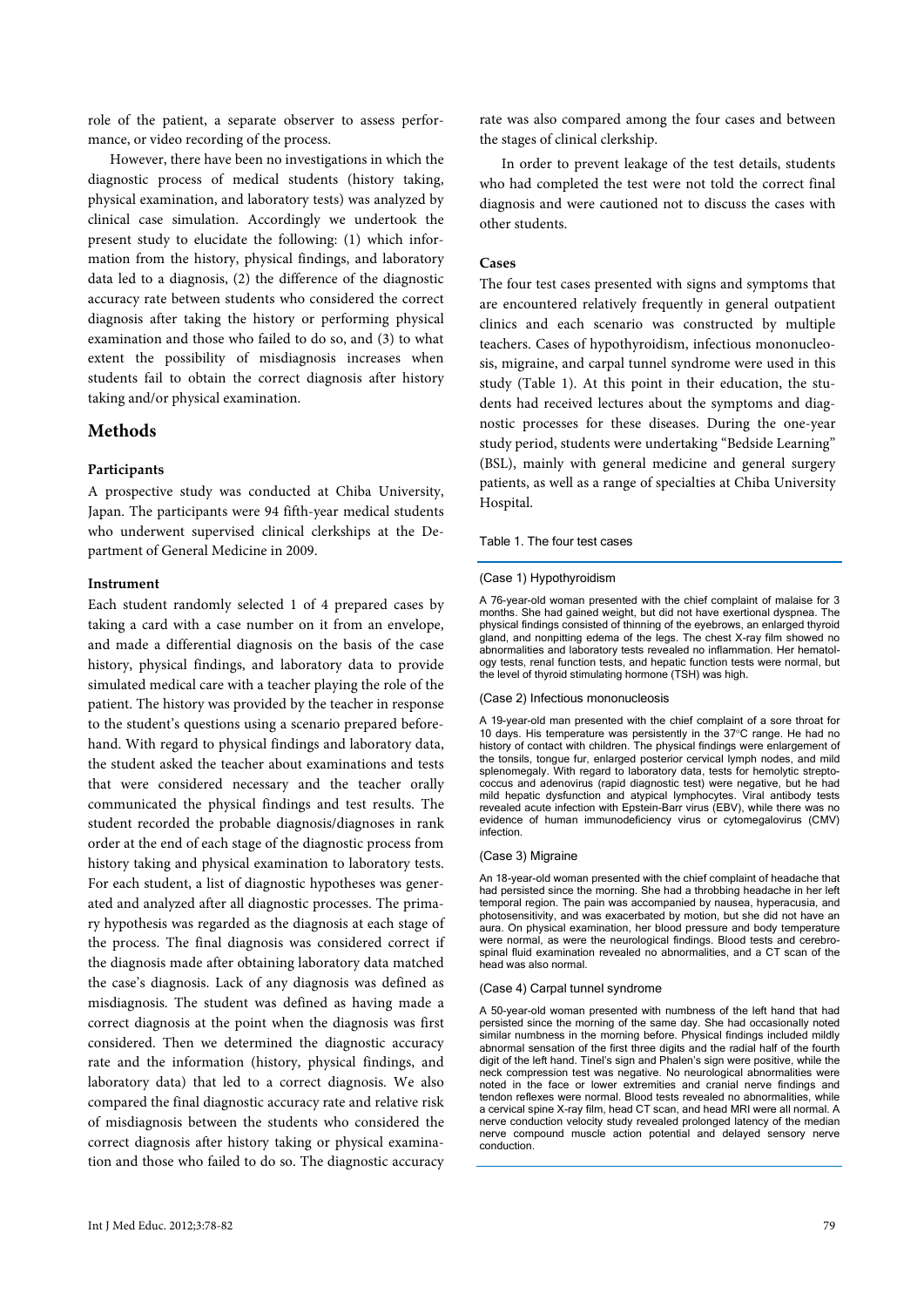## **Procedure**

In this study, each participant was identified by a number and approval was obtained from the Ethics Committee of Chiba University Graduate School of Medicine.

## **Data analysis**

Differences of the diagnostic accuracy rate were investigated among the four test cases, as well as between the first and second stages of clinical clerkship, and the final diagnostic accuracy rate was compared between students who considered the correct diagnosis after taking a history or after performing physical examination versus those who failed to do so. These analyses were done with the χ2-test. In the past, relative risk has been used as a measure of association between the early consideration of a diagnostic hypothesis and the correctness of the final diagnosis. $3,8$  In this study, the relative risk was calculated to assess the extent to which failing to include the correct diagnosis in the list of differential diagnoses made from the history or physical findings increased the possibility of misdiagnosis. The 95% confidence interval of the relative risk was calculated to assess the possibility of a final misdiagnosis when a student had not considered the correct diagnosis at a particular time versus the possibility when a student had done so. All statistical analyses were conducted with the SPSS statistics software, version 17.0.

# **Results**

# **Diagnostic accuracy rate and information leading to a diagnosis**

Of the 94 students, 60 (63.8%) finally made a correct diagnosis. There were no significant differences of the final diagnostic accuracy rate among the four test cases (72.0%, 56.0%, 61.9%, and 65.2%;  $\chi^2(z) = 1.39$ ; p = 0.71) or between the stages of clinical clerkship (65.2% and 62.5%;  $χ2_{(1)}=0.075$ ; p = 0.784) (Table 2). Across all four cases the correct diagnosis was made after obtaining the history in 43 students (71.7%), while it was made after physical examination in 11 students (18.3%) and after obtaining laboratory data in 6 students (10.0%).

Table 2. Number and percentage (in parentheses) of students making a correct diagnosis of each test case stratified by their clinical clerkship stage (N=94)

| Clerkship<br>stage | All cases | Hypothy-<br>roidism | Infectious<br>mononucle-<br>osis | Mi-<br>graine | Carpal<br>tunnel<br>syndrome |
|--------------------|-----------|---------------------|----------------------------------|---------------|------------------------------|
| Entire             | 60/94     | 18/25               | 14/25                            | 13/21         | 15/23                        |
| 1-year period      | (63.8)    | (72.0)              | (56.0)                           | (61.9)        | (65.2)                       |
| First stage        | 30/46     | 11/13               | 6/11                             | 6/9           | 7/13                         |
|                    | (65.2)    | (84.6)              | (54.5)                           | (66.7)        | (53.8)                       |
| Second stage       | 30/48     | 7/12                | 8/14                             | 7/12          | 8/10                         |
|                    | (62.5)    | (58.3)              | (57.1)                           | (58.3)        | (80.0)                       |

 $x^2$ <sub>(3)</sub>=1.39; p=0.71: comparison among the four cases for the entire 1-year clerkship period.<br>χ2<sub>(1)</sub>=0.075; p=0.784: comparison between each stage of clinical clerkship.

When the individual cases were compared, the percentage of students who reached a diagnosis on the basis of laboratory data was significantly higher for the case of hypothyroidism. For the cases of infectious mononucleosis or carpal tunnel syndrome, in contrast, none of the students used laboratory data to make a diagnosis (27.8%, 0%, 7.7%, and 0%;  $\chi_{2_{(3)}} = 8.37$ ; p = 0.039) (Table 3).

Table 3. Number and percentage (in parentheses) of correct diagnoses based on each type of information (N=60)

| Infor-<br>mation             | All        | Hypothy-<br>cases roidism              | Infectious<br>mononu-<br>cleosis | Migraine        | Carpal<br>tunnel<br>syndrome | p value   |
|------------------------------|------------|----------------------------------------|----------------------------------|-----------------|------------------------------|-----------|
| Case<br>history              |            | 43/60 11/18<br>$(71.7)$ $(61.1)$       | 9/14<br>(64.3)                   | 11/13<br>(84.6) | 12/15<br>(80.0)              | $p=0.511$ |
| Physical<br>examina-<br>tion | 11/60 2/18 | $(18.3)$ $(11.1)$                      | 5/14<br>(35.7)                   | 1/13<br>(7.7)   | 3/15<br>(20.0)               | $p=0.555$ |
| Laborato-<br>ry tests        | 6/60       | 5/18<br>$(10.0)$ $(27.8)$ <sup>*</sup> | 0/14<br>(0)                      | 1/13<br>(7.7)   | 0/15<br>(0)                  | $p=0.039$ |

## **Comparison of the diagnostic accuracy**

The final diagnostic accuracy rate showed a significant difference between the 57 students who listed the correct diagnosis among their differential diagnoses by the end of history taking and the 37 students who failed to do so, with the rates being 86.0% (n = 49) and 29.7% (n = 11), respectively ( $\chi^2$ <sub>(1)</sub> = 30.73; p<0.001). The corresponding rates for the 65 students who listed the correct diagnosis among their differential diagnoses after taking a history and performing physical examination and the 29 students who failed to do so were 84.6% (n = 55) and 17.2% (n = 5), respectively ( $\chi$ 2<sub>(1)</sub>  $= 39.43$ ; p<0.001).

#### **Relative risk of misdiagnosis**

When the students who failed to list the correct diagnosis after taking the case history were compared with students who did so, the relative risk of final misdiagnosis was very high at 5.0 (95% $CI = 2.5 - 9.8$ ). When students who failed to list the correct diagnosis after taking the history and performing physical examination were compared with those who did, the relative risk of misdiagnosis was increased to 5.4 (95%CI = 3.0-9.7) (Table 4).

## **Discussion**

In the present study conducted over 1 year, the final diagnostic accuracy rate was about 60%, which was lower than that shown by a previous study employing  $PMP<sup>3</sup>$  When diagnostic accuracy was compared between a case vignette containing all of the required diagnostic information versus the chief complaint format in which questions were asked to obtain information needed to make the diagnosis, there was a significantly lower accuracy rate with the chief complaint format.<sup>9</sup> In the present study, we used the latter format and students had to obtain data themselves, so the accuracy rate may have been lower. In addition, there was no difference of diagnostic accuracy between the first and second stages of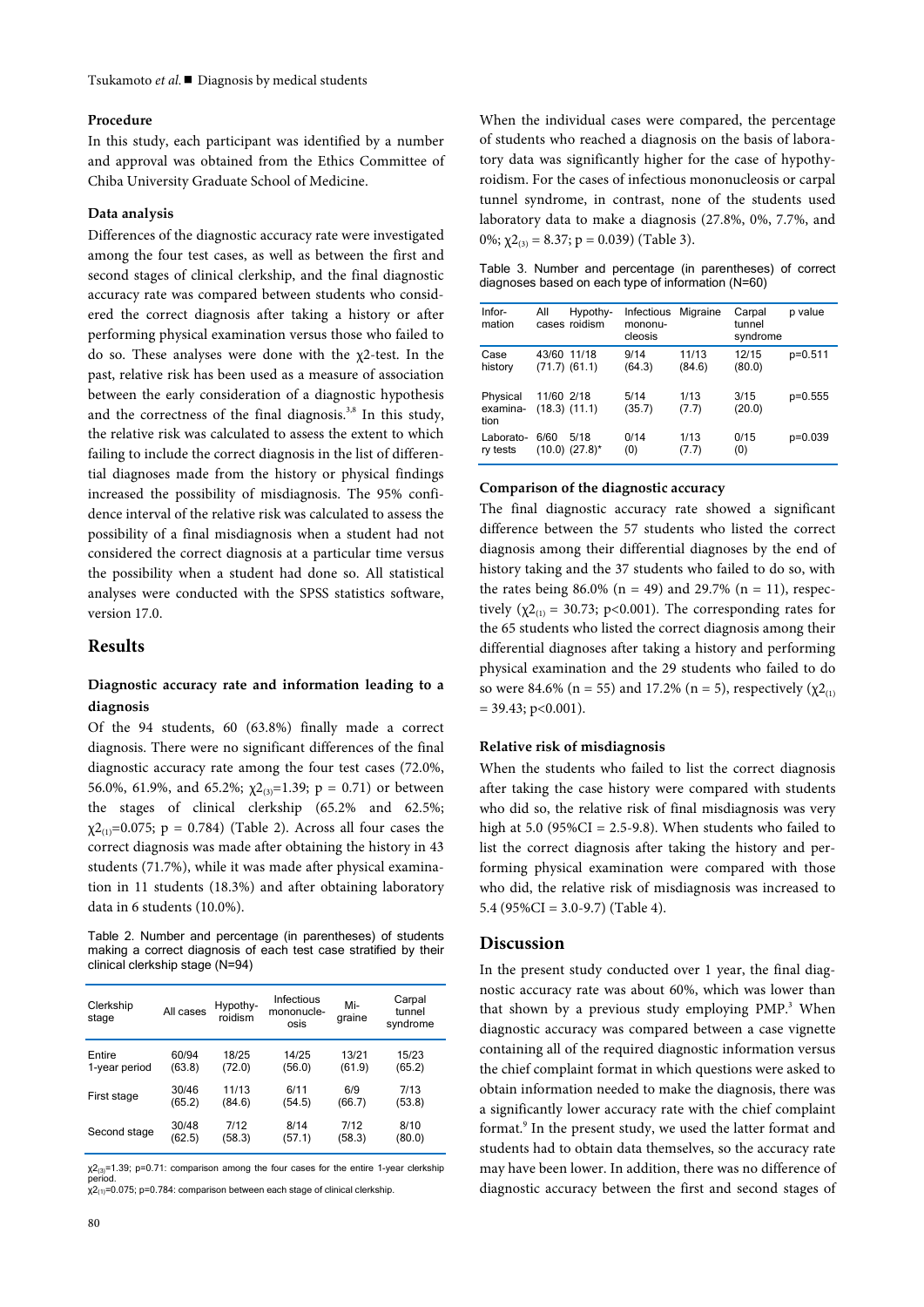clinical clerkship. This may have been because typical outpatient cases were selected for this study that could have been difficult for students whose training was oriented towards inpatients. In fact, there are few chances to study diagnostic reasoning during clinical clerkship at our medical school because students spend most of their time with inpatients for whom a diagnosis has already been established.

Table 4. Relative risk of final misdiagnosis based on consideration of the correct diagnosis after history taking or physical examination (N=94)

| Correct diagnosis          | Final correct diagnosis |    | Relative risk         |  |
|----------------------------|-------------------------|----|-----------------------|--|
| considered                 | <b>No</b><br>Yes        |    | (confidence interval) |  |
| After history taking       |                         |    |                       |  |
| Yes                        | 49                      | 8  | 5.0                   |  |
| No                         | 11                      | 26 | $(2.5-9.8)$           |  |
| After physical examination |                         |    |                       |  |
| Yes                        | 55                      | 10 | 5.4                   |  |
| No                         | 5                       | 24 | $(3.0 - 9.7)$         |  |

\*The relative risk is the extent to which failing to consider the correct diagnosis in differential diagnosis after taking the history or performing physical examination increased the possibility of final misdiagnosis.

Of the students who made a correct final diagnosis, 70% did so after taking a history, while the findings obtained by physical examination and laboratory tests each added another 10-20%. These results are similar to those of previous research on physicians, so the importance of taking a good history and clinical reasoning was confirmed in our students.<sup>2</sup> Comparison among the four test cases showed that the percentage of students who only reached a diagnosis based on laboratory test results was highest for the case of hypothyroidism, while none of the students employed laboratory data for diagnosis of the cases of infectious mononucleosis and carpal tunnel syndrome. The present findings also suggest that students who suspected thyroid disease in the hypothyroidism case made their diagnosis on the basis of laboratory data because it is well known that measurement of TSH is useful (89-95% sensitivity and specificity) for diagnosing this condition.<sup>10</sup> In the cases of infectious mononucleosis and carpal tunnel syndrome, on the other hand, the tests/examinations that are helpful for making a definite diagnosis (such as EBV antibody measurement and nerve conduction velocity testing) may not have been sufficiently understood by the students. Although there was this difference between cases in the contribution of laboratory test results to making the diagnosis, the most students reached a correct diagnosis after taking a history in all cases, suggesting that the history is always the most important factor in the diagnostic process.

Students who made the correct diagnosis at the end of history taking accounted for over 80% of those with a

correct final diagnosis. Conversely, students who failed to consider the correct diagnosis after obtaining the history were 5.0 times more likely to misdiagnose the case than those who considered it. Research using the PMP method has revealed that students making the correct diagnosis at the end of history taking are from 12 times (95%CI= 3-46) to 33 times (95%CI= 5-218) more likely to reach a correct final diagnosis than those who fail to do so. $3$  These results are similar to ours in indicating that a correct diagnosis after history taking contributes to making an accurate final diagnosis. Research has shown that diagnostic accuracy is improved by early and thorough problem representation, which is defined by a degree of abstraction from actual findings.11,12 A study of medical students indicated that faulty diagnostic decisions resulted from a failure to gather critical data.<sup>9</sup> In the present study, there was little difference of the relative risk of misdiagnosis when student did not consider the correct diagnosis after taking a history versus after performing physical examination. This suggests that failure to consider the correct diagnosis based on the history may also contribute to failure to perform a pertinent physical examination and laboratory tests in clinical case simulation.

#### **Limitations of the study**

In actual medical practice, a diagnosis may be inferred from easily recognizable physical findings or nonverbal information such as the voice and facial expression. In this study, however, the available information was limited to a case history and verbal reports on the results of physical examination and laboratory tests requested by the student. This situation makes inference from physical findings more difficult than in actual medical practice. Restriction on the order of information access may be another limitation, since real world physicians can switch freely between the history, physical examination, and laboratory tests while gathering information. Moreover, the present study only assessed four cases, which prevents generalization of our results. A prospective study that included 5-10 cases for each student would be required to improve the generalizability of results.<sup>7,13</sup> Finally, the 4 test cases were selected from among those frequently encountered at outpatient clinics, and no emergency cases were included. In the hospital ward or emergency room, the physical findings and laboratory test results are likely to be more important than in the general clinic. Thus, further studies are needed to cover a wider variety of cases, including patients with severe illnesses from various medical fields.

# **Conclusions**

These findings indicate that considering the correct diagnosis at the stage of history taking is especially important for making a correct final diagnosis among students performing clinical case simulation. To improve the diagnostic